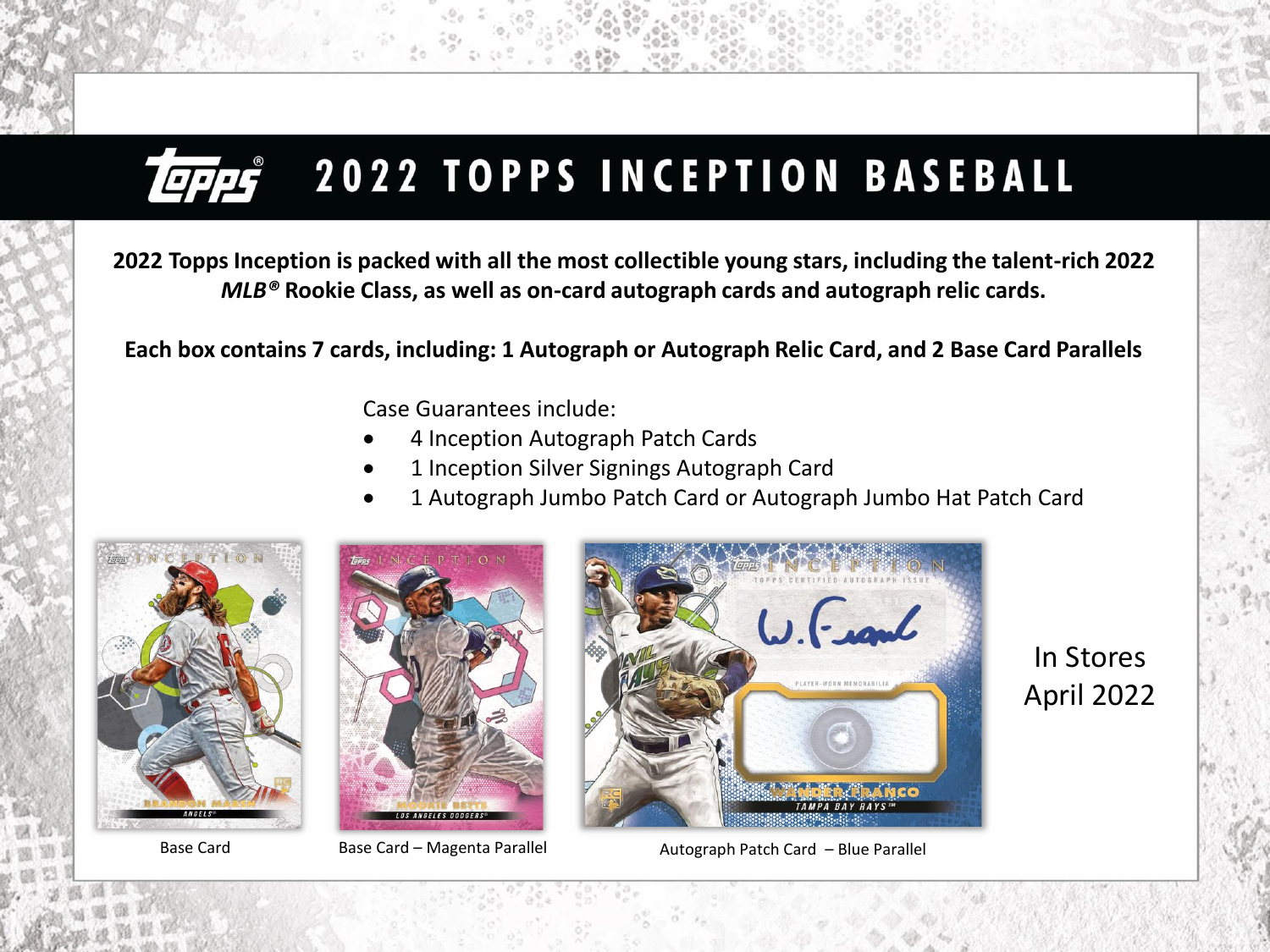# **TEFFS** 2022 TOPPS INCEPTION BASEBALL

#### **On-Card Autograph Cards Base Rookie and Emerging Stars Autograph** Base version sequentially numbered. Parallels:

- Magenta #'d to 99
- $\bullet$  Red #'d to 75
- Orange #'d to 50
- $\bullet$  Blue #'d to 25
- Green #'d to 125
- $\bullet$  Inception #'d 1 of 1

#### **Inception Silver Signings**

All cards signed on-card in metallic ink. Base version signed in silver ink and sequentially numbered. Parallels:

- Gold Ink #'d to 25
- Gold Ink Inception #'d 1 of 1

### **Inception Dawn of Greatness Autographs**

Rookie seasons from some of the greatest players of *MLB®* are celebrated with on-card autograph cards. Sequentially numbered to 20.

Parallels:

- Orange #'d to 10
- $\bullet$  Blue #'d to 5
- Inception #'d 1 of 1

### **Short Print Inception Autographs**

Image variations of some of the most collectible rookies and young stars. Sequentially numbered to 10. Inception Silver Signings Autograph Card





Emerging Stars Autograph Card

Emerging Stars Autograph Card - Inception Parallel

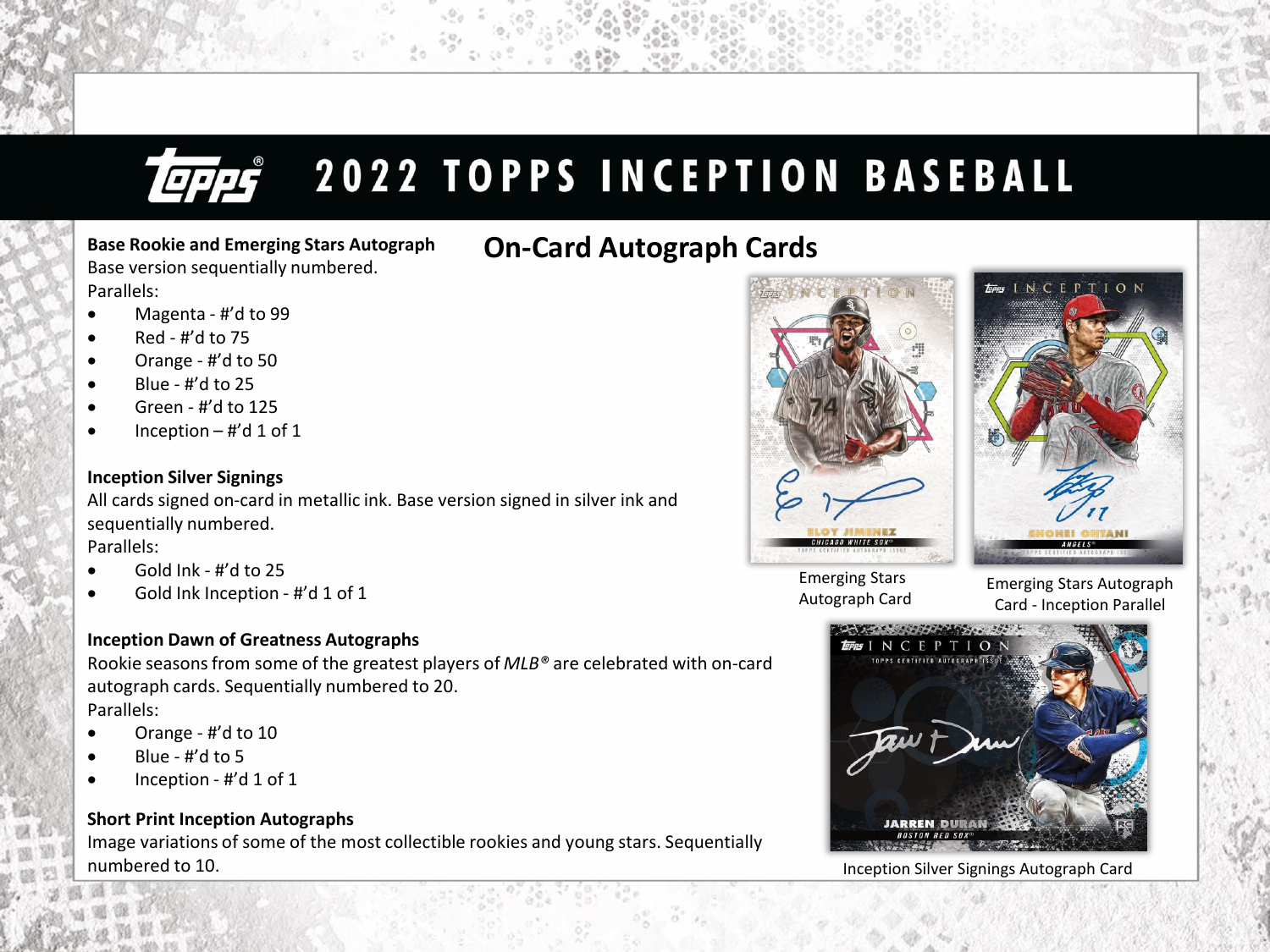# **TEPPS** 2022 TOPPS INCEPTION BASEBALL

### **Autograph Relic Cards**

**Inception Autograph Patch Cards** – Featuring player-worn uniform patches and player autographs. Base version is sequentially numbered.

Parallels

- Magenta  $-$  #'d to 75 or less
- $\bullet$  Red #'d to 25
- Orange #'d to 10
- Blue using uniform buttons, #'d to 6
- $\bullet$  Green #'d to 99 or less
- Inception using manufacturer logo, #'d 1 of 1

**Inception Autograph Jumbo Patch Cards** – Containing jumbo patch pieces and player autographs. 1 Per Case

Parallels:

- Orange #'d to 25
- Blue #'d to 10
- Red -- #'d to 50
- Inception using team logo patch,  $\sharp$ 'd 1 of 1

**Inception Autograph Jumbo Hat Patch Cards** – Cards will feature 3 different jumbo patch pieces from player-worn ball caps.

- Team Logo #'d to 5
- New Era Logo #'d to 5
- $MLB^\circ$  Logo #'d to 5

**Inception Autograph Team Logo Patch Book Cards** – Oversized jumbo player-worn patch pieces of team logos and player autographs. Sequentially numbered to 2.

**Inception Autograph Letter Book Cards** – Oversized jumbo player-worn patch pieces from jersey nameplates and player autographs. Sequentially numbered to 2.



Autograph Patch Card – Blue Parallel



Autograph Jumbo Hat Patch Card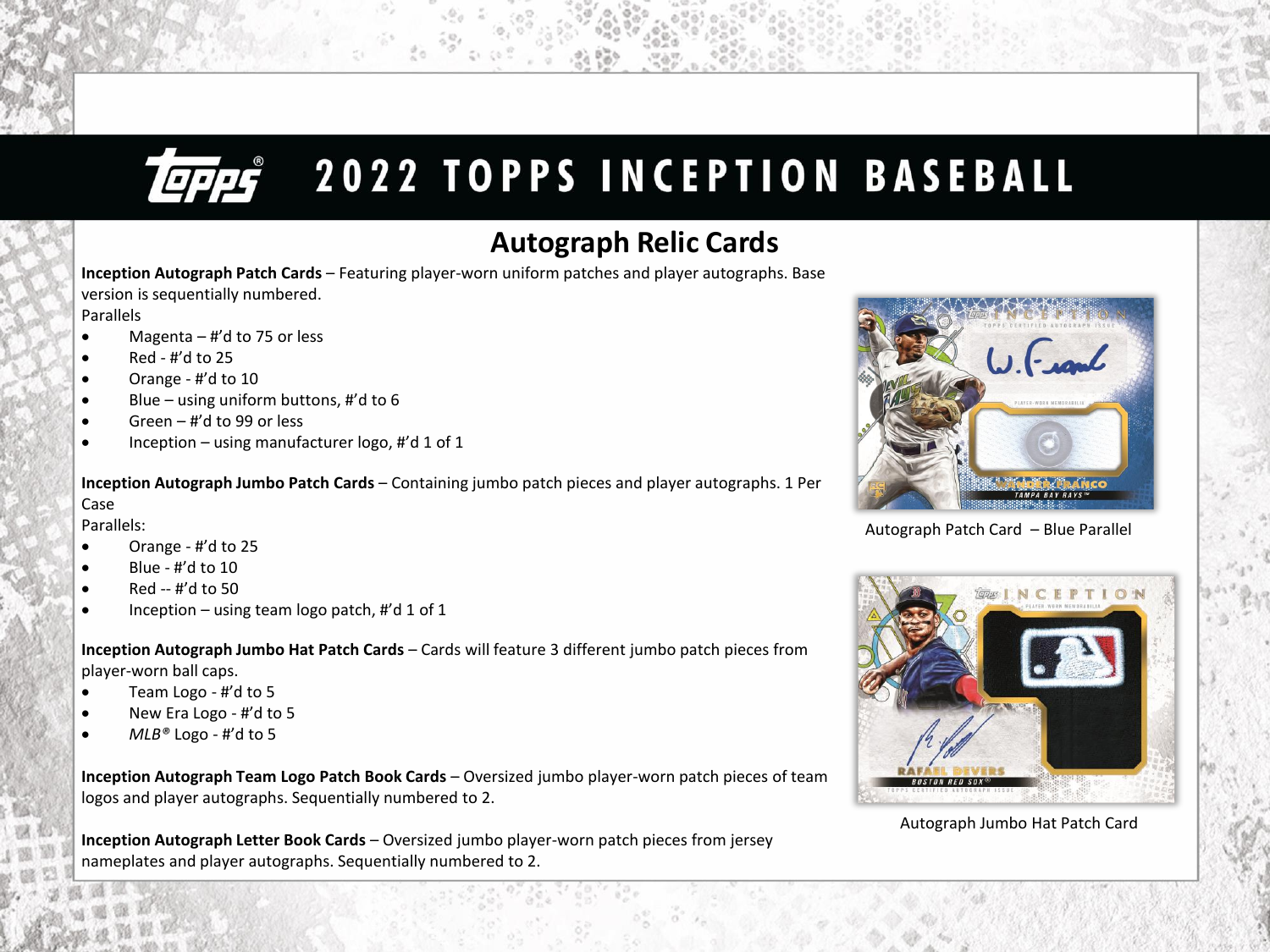# **EFFET**

# **2022 TOPPS INCEPTION BASEBALL**

### **Autograph Relics (continued)**

**Gameday Gear Autograph Relic Book Cards** – Featuring pieces of player-worn jersey patches, socks, batting gloves (NEW!) and ball cap and a player autograph. Sequentially numbered to 5

• Inception Parallel - #'d 1 of 1

**NEW! Inception Autograph Batting Glove Relic Cards** – Featuring jumbo strip of player-worn batting gloves. Sequentially numbered to 25 or less.

- Inception Strap Parallel #'d 1 of 1
- Inception Logo Parallel #'d 1 of 1

**Inception Autograph Laundry Tag Book Cards** – Cards will contain a player-worn jersey laundry tag and a player autograph. Sequentially numbered 1 of 1.

**Inception Autograph** *MLB®* **Silhouetted Batter Logo Patch Book Cards** – Showcasing the *MLB®* logo from a player-worn jersey collar. Sequentially numbered 1 of 1.

**Inception Dual Autograph Relic Book Cards** – Two players are celebrated together with jumbo patch pieces and player autographs. Sequentially numbered to 3.

• Inception Parallel - #'d 1 of 1

**Inception Autograph Game Socks Relic Cards** – Showcasing player-worn STANCE *MLB®* team socks and player autographs. Sequentially numbered to 3

• Inception Parallel - #'d 1 of 1



Inception Autograph Game Sock Relic Card